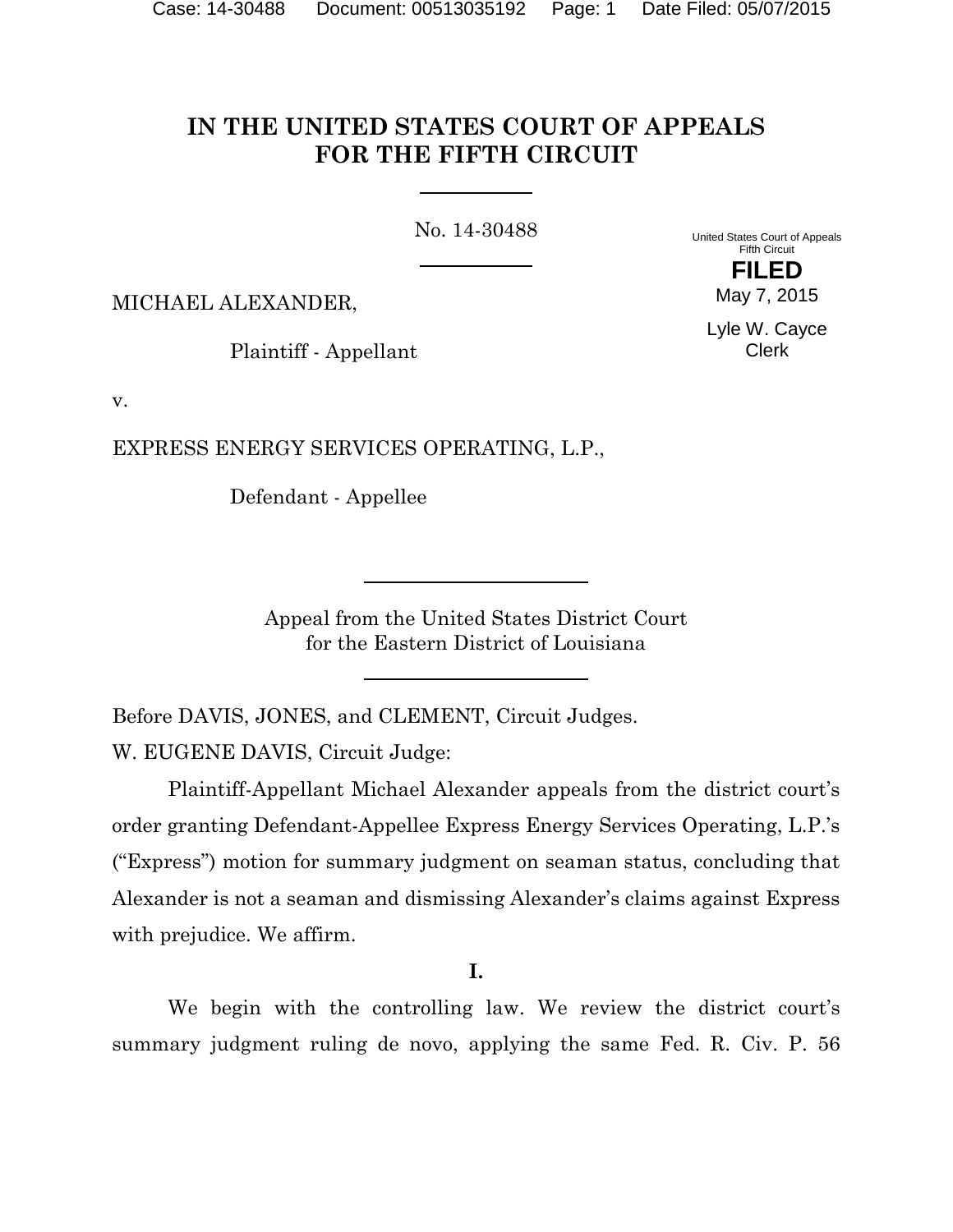standards as the district court.<sup>[1](#page-1-0)</sup> Summary judgment is appropriate "if the movant shows that there is no genuine dispute as to any material fact and the movant is entitled to judgment as a matter of law."[2](#page-1-1) "The court is to consider evidence in the record in the light most favorable to the non-moving party and draw all reasonable inferences in favor of that party."[3](#page-1-2)

> A party asserting that a fact cannot be or is genuinely disputed must support the assertion by:

> > (A) citing to particular parts of materials in the record, including depositions, documents, electronically stored information, affidavits or declarations, stipulations (including those made for purposes of the motion only), admissions, interrogatory answers, or other materials; or

> > (B) showing that the materials cited do not establish the absence or presence of a genuine dispute, or that an adverse party cannot produce admissible evidence to support the fact.[4](#page-1-3)

"Summary judgment is appropriate if the non-movant fails to make a showing sufficient to establish the existence of an element essential to that party's case," and we may affirm "on any ground supported by the record, even if it is different from that relied on by the district court."[5](#page-1-4)

"To maintain a cause of action under the Jones Act, the plaintiff must be a seaman. Land-based workers are not seamen."[6](#page-1-5) To qualify as a seaman, a plaintiff must prove that he meets both prongs of the test set out by the

 $\overline{a}$ 

<span id="page-1-2"></span><span id="page-1-1"></span><span id="page-1-0"></span><sup>1</sup> *Bluebonnet Hotel Ventures, L.L.C. v. Wells Fargo Bank, N.A*., 754 F.3d 272, 275 (5th Cir. 2014).

<sup>2</sup> Fed. R. Civ. P. 56(a).

<sup>3</sup> *Bluebonnet*, 754 F.3d at 276 (citation omitted).

 $4$  Fed. R. Civ. P.  $56(c)(1)$ .

<sup>5</sup> *Bluebonnet*, 754 F.3d at 276 (citations and internal quotation marks omitted).

<span id="page-1-5"></span><span id="page-1-4"></span><span id="page-1-3"></span><sup>6</sup> *Hufnagel v. Omega Serv. Indus., Inc*., 182 F.3d 340, 346 (5th Cir. 1999) (citing *Harbor Tug and Barge Co. v. Papai*, 520 U.S. 548 (1997)).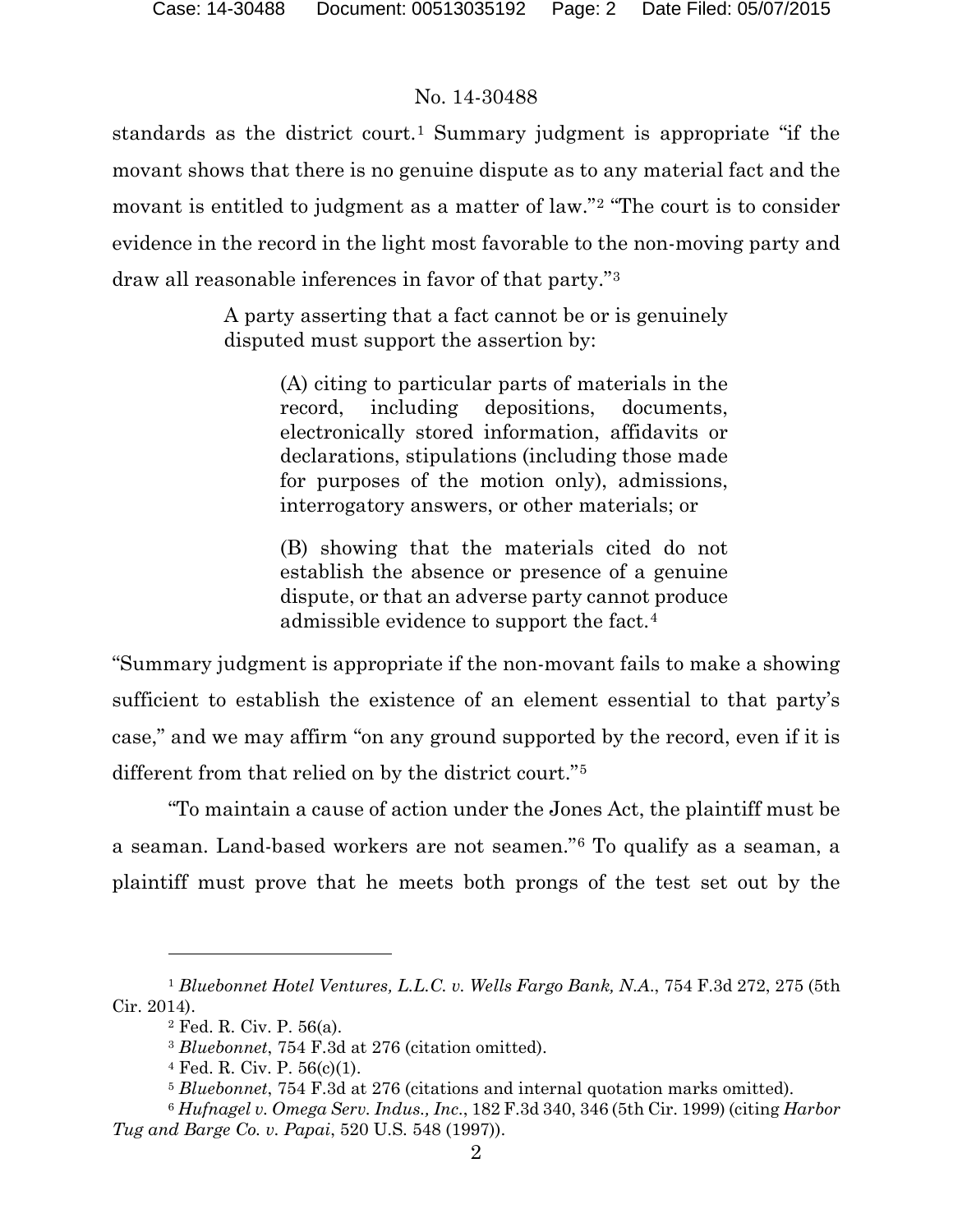Supreme Court in *Chandris, Inc. v. Latsis*, 515 U.S. 347 (1995). First, he must prove that his duties "contribut[e] to the function of the vessel or to the accomplishment of its mission," which does not necessarily require that the plaintiff "aid in navigation or contribute to the transportation of the vessel," but does require that he "be doing the ship's work."[7](#page-2-0)

> Second, and most important for our purposes here, a seaman must have a connection to a vessel in navigation (or to an identifiable group of such vessels) that is substantial in terms of both its duration and its nature. The fundamental purpose of this substantial connection requirement is to give full effect to the remedial scheme created by Congress and to separate the sea-based maritime employees who are entitled to Jones Act protection from those land-based workers who have only a transitory or sporadic connection to a vessel in navigation, and therefore whose employment does not regularly expose them to the perils of the sea. *See* 1B A. Jenner, Benedict on Admiralty § 11a, pp. 2– 10.1 to 2–11 (7th ed. 1994) ("If it can be shown that the employee performed a significant part of his work **on board the vessel** on which he was injured, with at least some degree of regularity and continuity, the test for seaman status will be satisfied" (footnote omitted)). This requirement therefore determines which maritime employees in *Wilander*'s broad category of persons eligible for seaman status because they are "doing the ship's work," [*McDermott Int'l, Inc. v. Wilander*, 498 U.S. 337, 355 (1991)], are in fact entitled to the benefits conferred upon seamen by the Jones Act because they have the requisite employment-related connection to a vessel in navigation.[8](#page-2-1)

<span id="page-2-0"></span>The Court emphasized that "[a] maritime worker who spends only a small fraction of his working time **on board a vessel** is fundamentally land

l

<sup>7</sup> 515 U.S. at 357 (citations and internal quotation marks removed).

<span id="page-2-1"></span><sup>8</sup> *Id.* at 368-69 (emphasis added).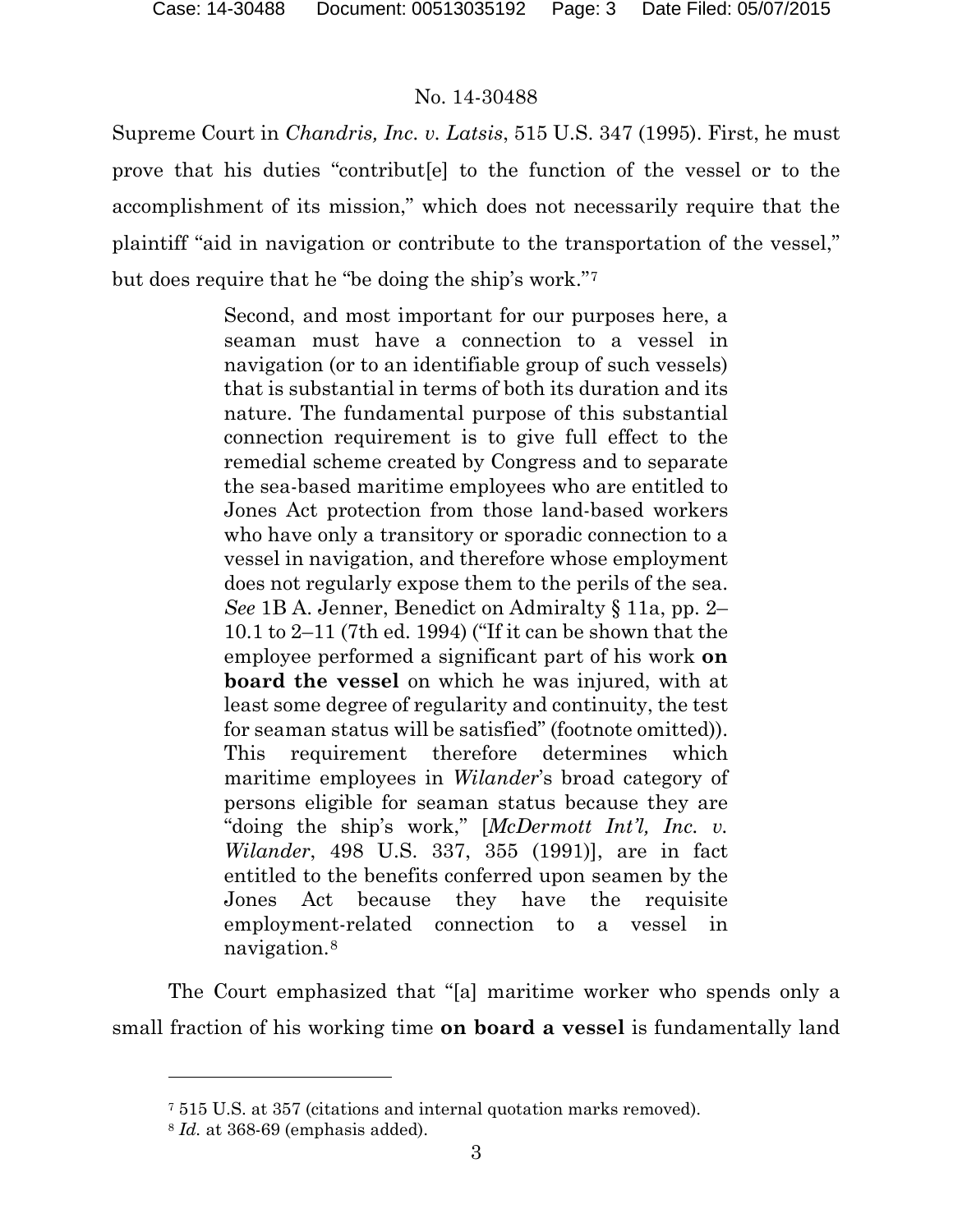based and therefore not a member of the vessel's crew, regardless of what his duties are."[9](#page-3-0) The Court adopted the Fifth Circuit's rule of thumb for ordinary cases that "[a] worker who spends less than about 30 percent of his time in the service of a vessel in navigation should not qualify as a seaman under the Jones Act," though courts may vary the rule depending on the facts of a particular case.[10](#page-3-1) The Court explained that although the inquiry is fact-specific, "where undisputed facts reveal that a maritime worker has a clearly inadequate temporal connection to vessels in navigation, the court may take the question from the jury by granting summary judgment or a directed verdict."[11](#page-3-2)

Even before *Chandris* was decided, the Fifth Circuit focused on the amount of the work the plaintiff actually performed *on a vessel,*[12](#page-3-3) and following *Chandris'*s adoption of that rule, we must continue to apply it. We have referred to "the Supreme Court's teaching in *Chandris* that a seaman's connection with a vessel includes a temporal requirement, i.e. **that the worker spend a substantial part of his work time aboard the vessel**."[13](#page-3-4)

Our pre-*Chandris* en banc decision in *Barrett* provides a useful example of how we have applied this rule. There, a worker who was a member of a contract maintenance crew working on production platforms in the Gulf of Mexico was injured. Because many of the platforms were too small to accommodate the maintenance crew and their equipment, a jack-up barge was positioned alongside the small platforms to provide additional work space and

 $\overline{a}$ 

<sup>13</sup> *Nunez v. B&B Dredging, Inc*., 288 F.3d 271, 276 (5th Cir. 2002) (emphasis added).

<sup>&</sup>lt;sup>9</sup> *Id.* at 371 (emphasis added).

<sup>10</sup> *Id.*

<sup>11</sup> *Id.* (citations omitted).

<span id="page-3-4"></span><span id="page-3-3"></span><span id="page-3-2"></span><span id="page-3-1"></span><span id="page-3-0"></span><sup>12</sup> *See Barrett v. Chevron, U.S.A., Inc*., 781 F.2d 1067, 1073-74 (5th Cir. 1986) (en banc) (noting that a plaintiff may be a seaman if he was either permanently assigned to a vessel or "performed a significant part of his work aboard the vessel with at least some degree of regularity and continuity" (discussing *Barrios v. Engine & Gas Compressor Servs., Inc*., 669 F.2d 350, 353 (5th Cir. 1982); *Holland v. Allied Structural Steel Co*., 539 F.2d 476, 484 (5th Cir. 1976))).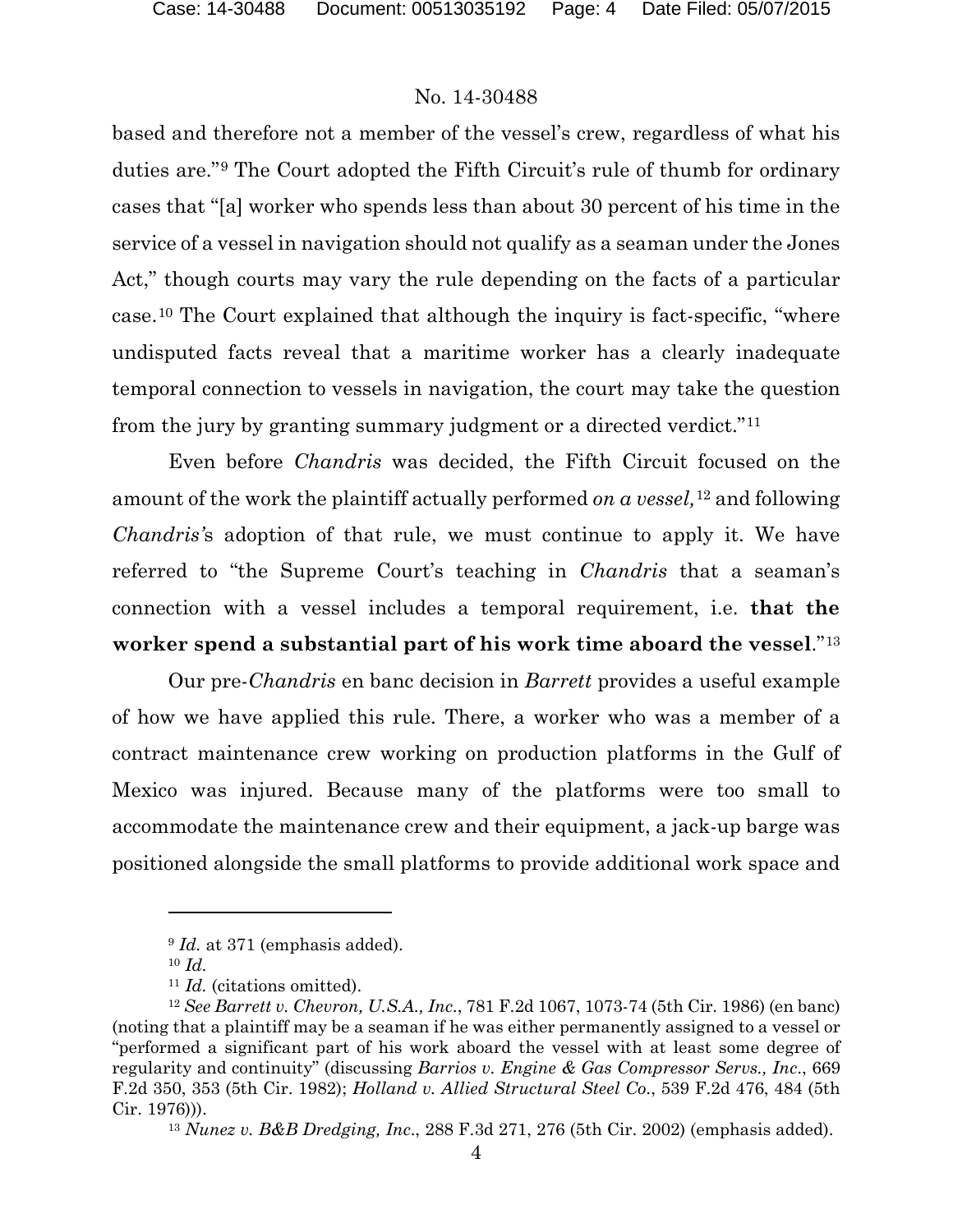hold some of the equipment. The plaintiff, Barrett, performed the vast majority of his work on the platform and only did incidental work on the adjacent vessel. Relying on the seminal *Robison* case, we held:

> *Robison* requires evidence that the worker was "assigned permanently to . . . *or* performed a substantial portion of his work on the vessel." This test is, of course, disjunctive, and permits a worker to be a crew member if he does substantial work on the vessel even though his assignment to it is not "permanent."[14](#page-4-0)

We made it clear that Barrett's work time on the vessel was inadequate to meet the seaman test: "Because he did not perform a substantial portion of his work aboard a vessel or fleet of vessels, he failed to establish that he was a member of the crew of a vessel."[15](#page-4-1)

In short, to prove that he is a seaman, Alexander must prove both that (1) he contributed to the function of a vessel or to the accomplishment of its mission, and (2) he was assigned permanently to the vessel or spent a substantial part of his total work time—30% —aboard the vessel or an identifiable fleet of vessels. If he has failed to demonstrate at least a genuine dispute as to a material fact with respect to either prong, Express is entitled to summary judgment. With these standards in mind, we turn to the facts of the case.

#### **II.**

Alexander was employed as a lead hand/operator in Express's plug and abandonment ("P&A") department, which specializes in plugging decommissioned oil wells on various platforms off the coast of Louisiana for Express's customers. At his deposition, he described his duties as ensuring that

 $\overline{a}$ 

<span id="page-4-1"></span><span id="page-4-0"></span><sup>14</sup> 781 F.2d at 1073 (quoting *Offshore Co. v. Robison*, 266 F.2d 769, 779 (5th Cir. 1959); and *Davis v. Hill Eng'g, Inc*., 549 F.2d 314, 326 (5th Cir. 1977)).

<sup>15</sup> *Id.* at 1076.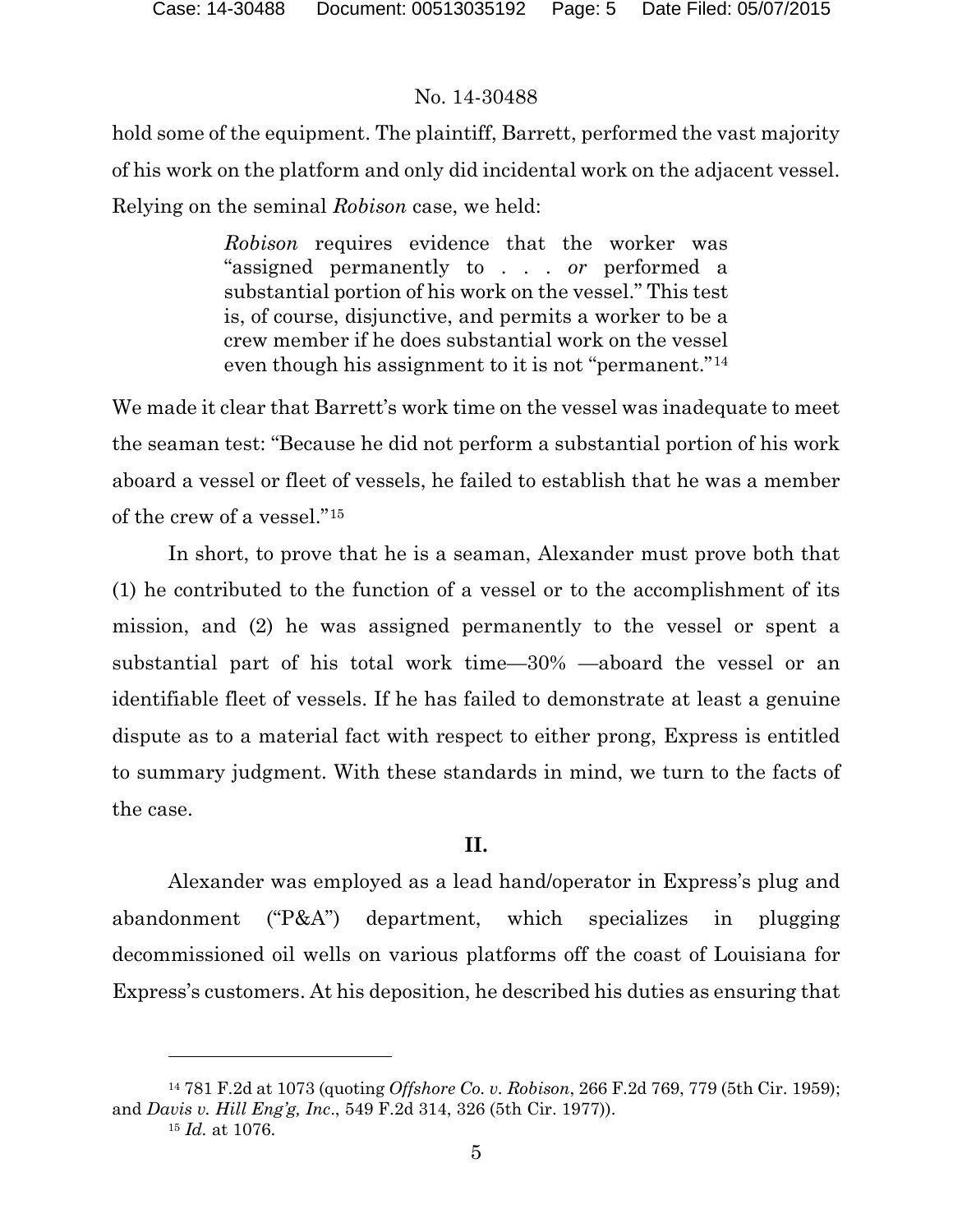everything was set up and running properly on the deck of the platform and ensuring that the plugging operation was successful. He testified that the plugging operation essentially required the P&A team to check the pressure of the well with various gauges and valves to make sure it was ready to be killed. After that, the team would remove the bridge plug from the well, place a nipple in the well, and pump fluids down the well to kill it. Once the well was under control, the team would clean it and pump cement into it, then cut and remove the pipe.

On August 11, 2011, Alexander was injured while working on a P&A project on a platform owned by Apache Corporation which had four wells on it. At the time of the accident, a liftboat owned by Aries Marine Corporation ("Aries"), the L/B RAM X ("RAM X"), was positioned next to the Apache platform, with a catwalk connecting the vessel to the platform. The record shows that the permanent crane, which was operated by an Aries employee for the benefit of the P&A crew, was located on the liftboat, while other equipment, including wireline equipment, was located on the platform. Alexander testified that he and the P&A crew had set up the equipment on the platform before work began, and he was working on the platform. Alexander was injured when a wireline from the crane snapped, dropping a bridge plug/tool combination which had been suspended a foot above the deck, which then rolled onto his foot.

Alexander filed this action under the Jones Act, 46 U.S.C. § 30104 *et seq*., against Express and other defendants. Express filed a motion for summary judgment on seaman status, arguing that Alexander was a platform-based worker who failed to satisfy either prong of the *Chandris* seaman status test. With respect to the first prong, Express argued that Alexander did not contribute to the function of a vessel or the accomplishment of its mission because he worked on the wells on non-vessel fixed platforms. With respect to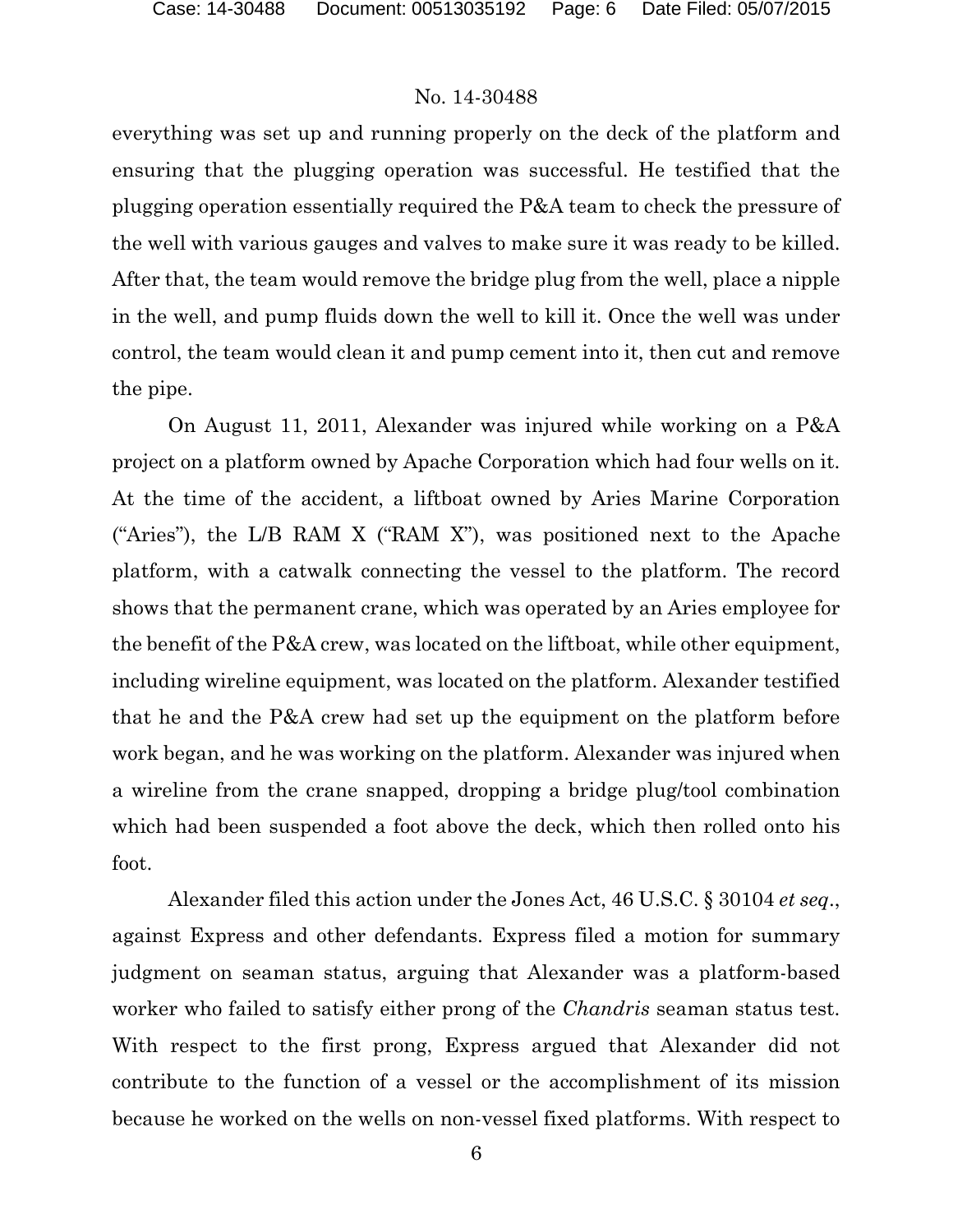the second prong, Express argued that even though Alexander had shown that approximately 35% of his P&A *jobs* involved the use of an adjacent liftboat, he had failed to demonstrate that he spent at least 30% of his total work time on the adjacent liftboat.

In response, Alexander argued as to the first prong that he did in fact contribute to the function of the Aries liftboat. As to the second prong, Alexander erroneously stated that Express conceded that he spent 35% of his total job on Aries liftboats; Express only stated that 35% of his jobs involved an adjacent liftboat. Alexander then argued that, under *Roberts v. Cardinal Services, Inc*., 266 F.3d 368 (5th Cir. 2001), and *Johnson v. TETRA Applied Technologies, L.L.C*., No. CIV.A. 11-1992, 2012 WL 3253184 (E.D. La. Aug. 7, 2012), which applied *Roberts*, he was allowed to count toward the *Chandris* temporal requirement *all* of his time on jobs that used an adjacent vessel (here, at least 35%), without regard to how much time he himself spent on the vessel. Significantly, Alexander never offered any evidence that he spent 30% or more of his work time on a vessel; rather, his argument on this prong depends entirely on his interpretation of *Roberts*.

The district court granted Express's motion for summary judgment on the first prong, concluding that Alexander's duties in this case were similar to those of the plaintiff'in *Hufnagel*, which this court held did not contribute to the function of a vessel because those duties related to the fixed platform, not the vessel.[16](#page-6-0) In a footnote at the end of the opinion, the district court opined that Alexander had also failed to meet the second prong.

As noted above, we may affirm the district court "on any ground supported by the record, even if it is different from that relied on by the district

l

<span id="page-6-0"></span><sup>16</sup> *See Hufnagel*, 182 F.3d at 347.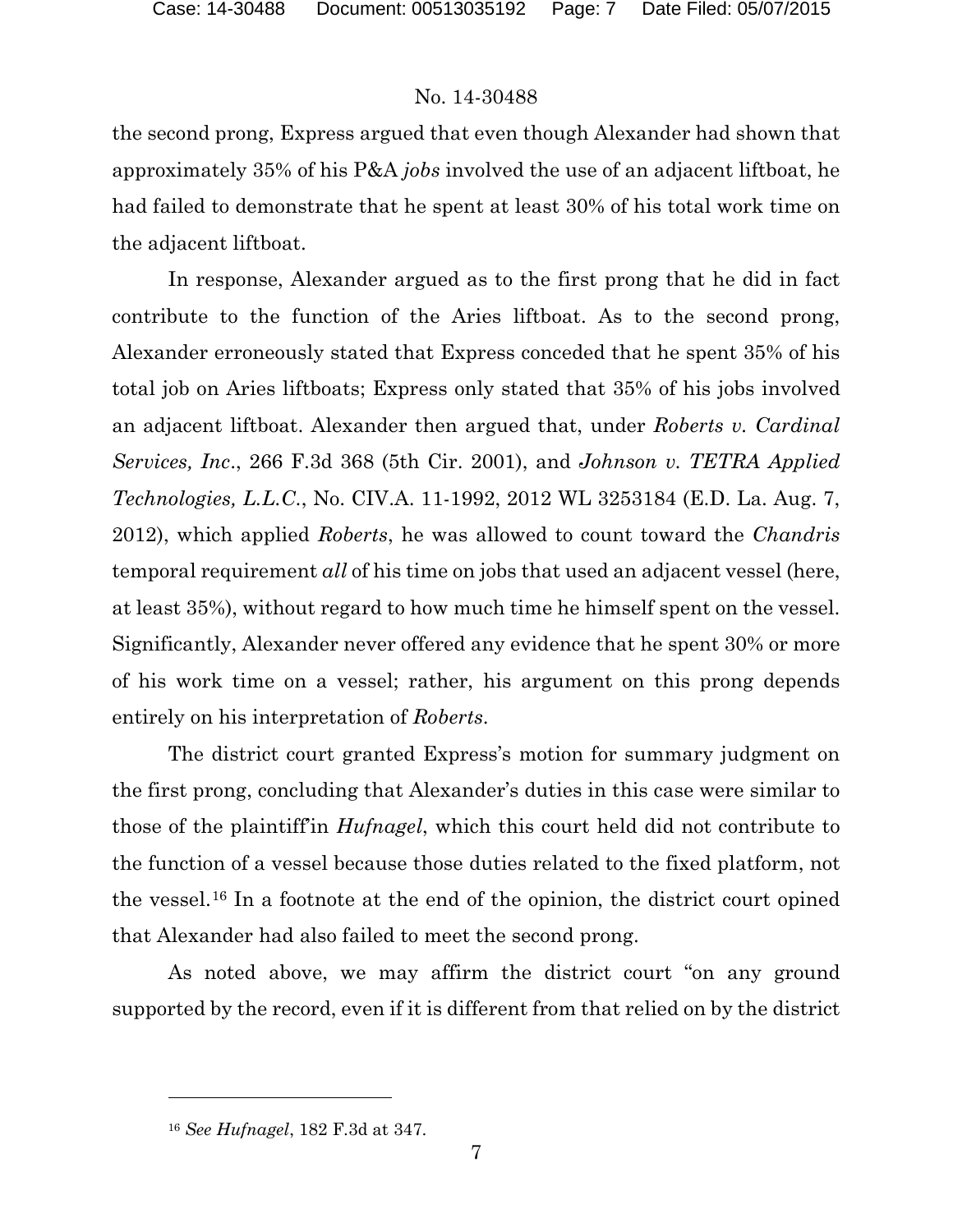$\overline{a}$ 

### No. 14-30488

court."[17](#page-7-0) Pretermitting whether Alexander's duties contributed to the function of a vessel or the accomplishment of its mission, we conclude that Alexander has failed to demonstrate that he is a seaman under *Chandris*'s temporal connection prong. *Chandris* makes it clear that a seaman must spend a substantial amount of time, ordinarily 30%, actually working *on a vessel*. Alexander argues that *Roberts* means a plaintiff may count the amount of time he spent working on a platform toward that requirement if a vessel was merely adjacent to the platform and assisting with the platform work.[18](#page-7-1) We cannot accept Alexander's argument because we are bound to follow clear and controlling Supreme Court precedent.

The undisputed summary judgment evidence shows that approximately 65% of Alexander's jobs involved a fixed platform only, without the help of an adjacent vessel. Even on the other jobs involving a vessel adjacent to the platform, his work occurred mostly on the platform. It is not sufficient under *Chandris* (or indeed under *Barrett*) that Alexander was merely *near* a vessel on more than 30% of his jobs or that he performed some incidental work on a vessel on those jobs; to be a seaman, he must show that he actually *worked on a vessel* at least 30% of the time. Alexander has failed to produce sufficient evidence to prove that point, which is an essential element of seaman status.

We conclude that Alexander has failed to carry his burden of showing that he is a seaman. We therefore affirm the district court's order granting

<sup>17</sup> *Bluebonnet*, 754 F.3d at 276 (citations and internal quotation marks omitted).

<span id="page-7-1"></span><span id="page-7-0"></span><sup>18</sup> The district court in *Johnson* also interpreted *Roberts* that way. *See* 2012 WL 3253184, at \*4 ("However, the court counted the time plaintiff spent working alongside the employer's lift boats, which amounted to 24.88% of his time, separately from the time plaintiff spent working alongside lift boats owned by third parties, which amounted to 13.54%. Because plaintiff could not show that at least 30% of his time was spent in the service of a vessel or an identifiable fleet of vessels under common ownership or control, the court found that he could not prove seaman's status." (citations omitted)).